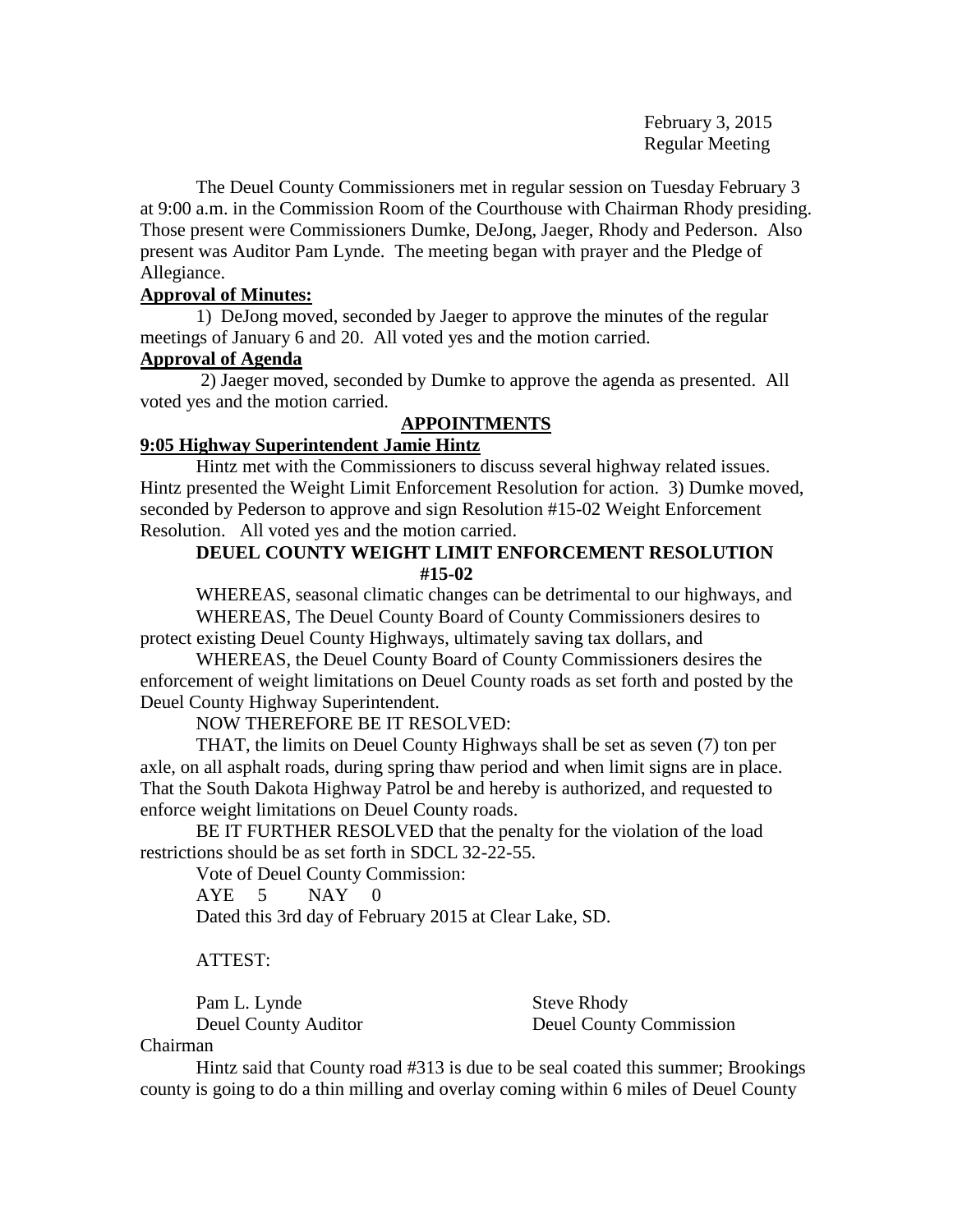line on that road. 4) DeJong moved, seconded by Dumke to increase wage of Dana Nelson as of Feb. 4 by .25hr., 6 month increase. All voted yes and the motion carried. Hintz handed out the town and township rates sheet and asked the Commissioners to look over and bring any changes to the next meeting.

# **9:30 Deputy Sheriff Cory Borg, Sheriff Dave Solem**

Borg said he will be applying for a grant through the Drug Control Fund from state of SD Attorney General's Office for cameras and will be 100% funded if grant is approved. He would be applying for funds to cover cost of five cameras. Sheriff Solem agreed with applying for the funds. 5) Pederson moved, seconded by Dumke to sign letter of application for grant funds. All voted yes and the motion carried. 6) Jaeger moved, seconded by Pederson to promote Cory Borg to Sheriff/Emergency Management Director with salary being \$40,000 per year with ¼ of that salary being Emergency Management. All voted yes and the motion carried. Borg talked about the possibility of changing the way dispatch center is set up so that computers, radio and phone would all be in one centralized area. Borg will check into what it will cost to get this accomplished.

# **10:15 Zoning Officer Jody Theisen**

Theisen presented the recommended fees for various permits. She said in 2014 there were 15 new homes, 54 out buildings, 7 additions, 36 special exceptions/variances and 19 plats filed. Theisen also presented the Zoning & Building Permit Fee schedule for 2015 and recommended leaving the fees the same. 7) Dumke moved, seconded by Jaeger to adopt Resolution 15-03 A Resolution to Adopt Deuel County Zoning and Building Permit Fees. All voted yes and the motion carried.

# **RESOLUTION #15-03**

# **A Resolution to Adopt Deuel County Zoning and Building Permit Fees**

WHEREAS, The Board of Deuel County Commissioners, as a part of the Deuel County Zoning Ordinance may establish fees for various permits, variances and special exceptions;

NOW THERFORE BE IT RESOLVED THAT the following permit fee schedule is adopted by the Deuel County Commissioners and becomes a part of Ordinance B2004- 01.

# **Deuel County Zoning & Building Permit Fees**

| \$.05 per square foot           |
|---------------------------------|
| \$.03 per square foot           |
| \$.03 per square foot           |
| \$25 plus \$.03 per square foot |
| over 150 square feet            |
| \$25 plus \$.03 per square foot |
| over 2400 square feet           |
| \$25 (New or moved)             |
| \$.04 per square foot           |
| \$200                           |
| \$200                           |
| \$100                           |
| \$50                            |
|                                 |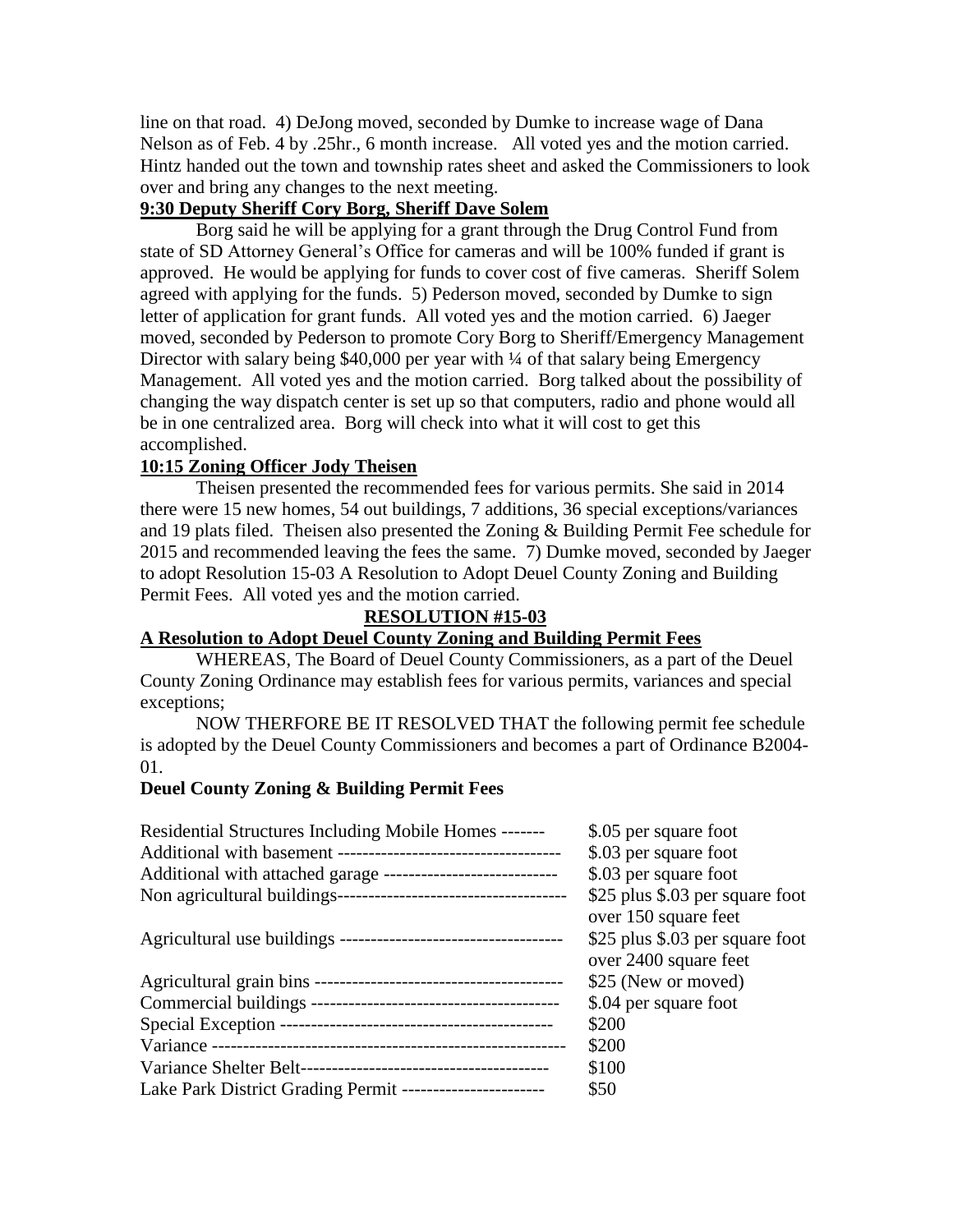|                                                               | \$25                          |
|---------------------------------------------------------------|-------------------------------|
| Lake Park Landscaping Permit ---------------------------      | \$25                          |
|                                                               | \$25                          |
| Fireworks permits, long term -------------------------------- | \$250                         |
| Concentrated animal feeding operations ---------------        | \$1500 - Class A              |
| (doesn't include Special Exception fee)                       | $$1300 - Class B$             |
| (held separate from regular meeting)                          | \$900 - Class C&D             |
|                                                               | $$1/$1,000$ Est. Construction |
| Cost, incl. labor                                             |                               |
|                                                               | \$200                         |
|                                                               | \$500                         |
| Moving building off, Land Reclamation Deposit ------          | \$1000                        |
|                                                               | \$0                           |
| Ag Easement for new home, Register of Deeds------             | \$10                          |
| Final Plat, Register of Deeds -----------------------------   | \$10 map, plus \$5 for each   |
| page                                                          |                               |
|                                                               | \$25, plus \$5 per lot in a   |
| Subdivision                                                   |                               |
|                                                               | Double the Permit Fees        |
| Dated this 2nd day of February, 2015                          |                               |
|                                                               |                               |

Chairman

## ATTEST:\_\_\_\_\_\_\_\_\_\_\_\_\_\_\_\_\_\_\_\_\_\_\_\_\_\_\_\_\_\_ Pam L. Lynde, County Auditor **10:30 Director of Equalization Donna Rhody**

Rhody met with the Commissioners to further discuss the possible purchase of Vanguard software for appraising and setting values and also about the GIS system currently being developed by First District of Local Governments. She talked about the various costs for updating the software.

# **11:00 4-H Advisor Davita Atyeo**

Atyeo met with the Commissioners and gave a quarterly report of activities of the 4-H Extension Office and reported on travel and other items. 8) Dumke moved, seconded by DeJong to hire Deb Lessman as summer assistant in Extension Office from May 26th until Aug. 1. All voted yes and the motion carried. Atyeo said she would like to separate the sheep and goat shows at achievement days which would result in the need for an additional judge. 9) Jaeger moved, seconded by Pederson to hire an additional judge for sheep and goats for fair at 75.00 fee plus mileage. All voted yes and the motion carried. **11:15 Tammy Baer Community Health Quarterly Report**

 Health Nurse Tammy Baer met with the Commissioners and gave a quarterly update of the Health Nurse Office activities. Baer stated that WIC numbers have stayed fairly steady and Community Health have given 976 flu shots this year. She talked about the cribs for kids program that makes pac and play units available through application to those who qualify.

# **11:30 State's Attorney Knight**

Knight discussed county assistance #14-02. Upon the recommendation of State's Attorney Knight 10) Jaeger moved, seconded by Dumke to approve and pay hospital bill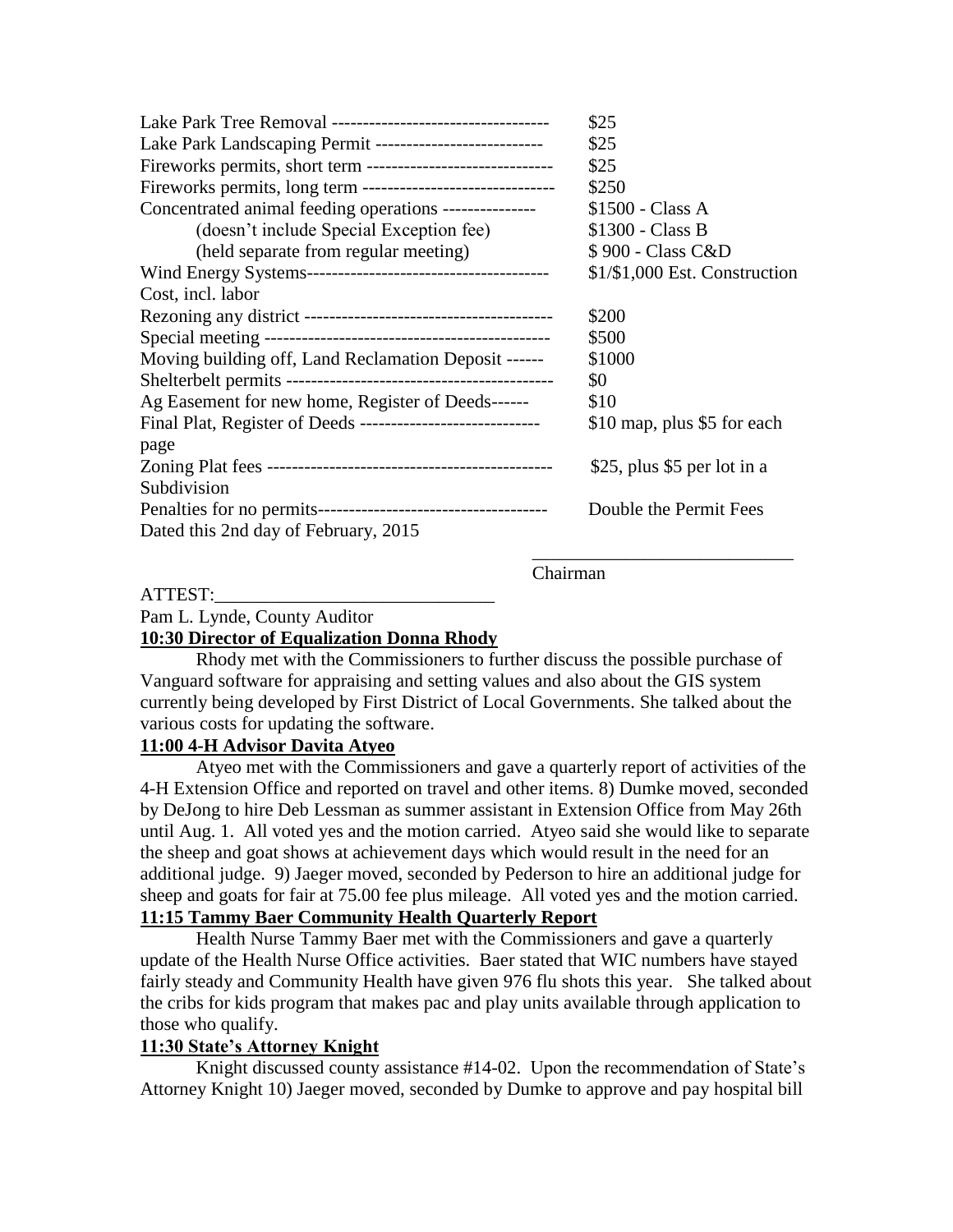to Sanford at cost to charge ratio or Medicaid rates whichever is lower. All voted yes and motion carried. Knight requested going into Executive Session to discuss several personnel matters. 11) Jaeger moved, seconded by DeJong to move into Executive Session to discuss personnel matters. All voted yes and motion carried. Chairman Rhody declared the Commissioners out of Executive Session at 11:55 am.

# **12:00 Casey Severson**

Casey Severson met with the Commissioners to discuss her office and her maternity leave in July.

# **NEW BUSINESS**

## **Approve Cash Balance Sheet**

12) Dumke moved, seconded by Jaeger to approve the cash balance sheet for the month of January. All voted yes and the motion carried.

# **DEUEL COUNTY AUDITOR'S ACCOUNT WITH TREASURER**

| <b>END OF MONTH CASH BALANCE</b>                                   |              | January-15     |
|--------------------------------------------------------------------|--------------|----------------|
| <b>CASH TOTAL</b>                                                  | \$           | 1,361.93       |
| <b>CHECKS TOTAL</b>                                                | \$           | 34,211.99      |
| <b>CASH ITEM</b>                                                   | \$           | 53.00          |
| <b>CASH CHANGE SHERIFF</b>                                         | \$           | 50.00          |
| TOTAL CASH ASSETS ON HAND                                          | \$           | 35,676.92      |
| <b>CHECKING ACCOUNT BALANCE</b>                                    | \$           | 280,768.22     |
| MM DNB NATIONAL BANK                                               | \$.          | 4,050.38       |
| PREMIUM MM FIRST BANK & TRUST OF TORONTO                           |              | \$3,537,814.31 |
| PREMIUM SAVINGS WELLS FARGO                                        | $\mathbb{S}$ |                |
| CD'S<br>\$250,000<br><b>DNB</b><br><b>FIRST BANK &amp; TRUST</b>   |              | \$250,000.00   |
| <b>REVOLVING LOAN</b>                                              | \$           | 80,494.91      |
| <b>GRAND TOTAL CASH ASSETS</b><br><b>GL CASH BALANCE BY FUNDS:</b> |              | \$4,189,712.32 |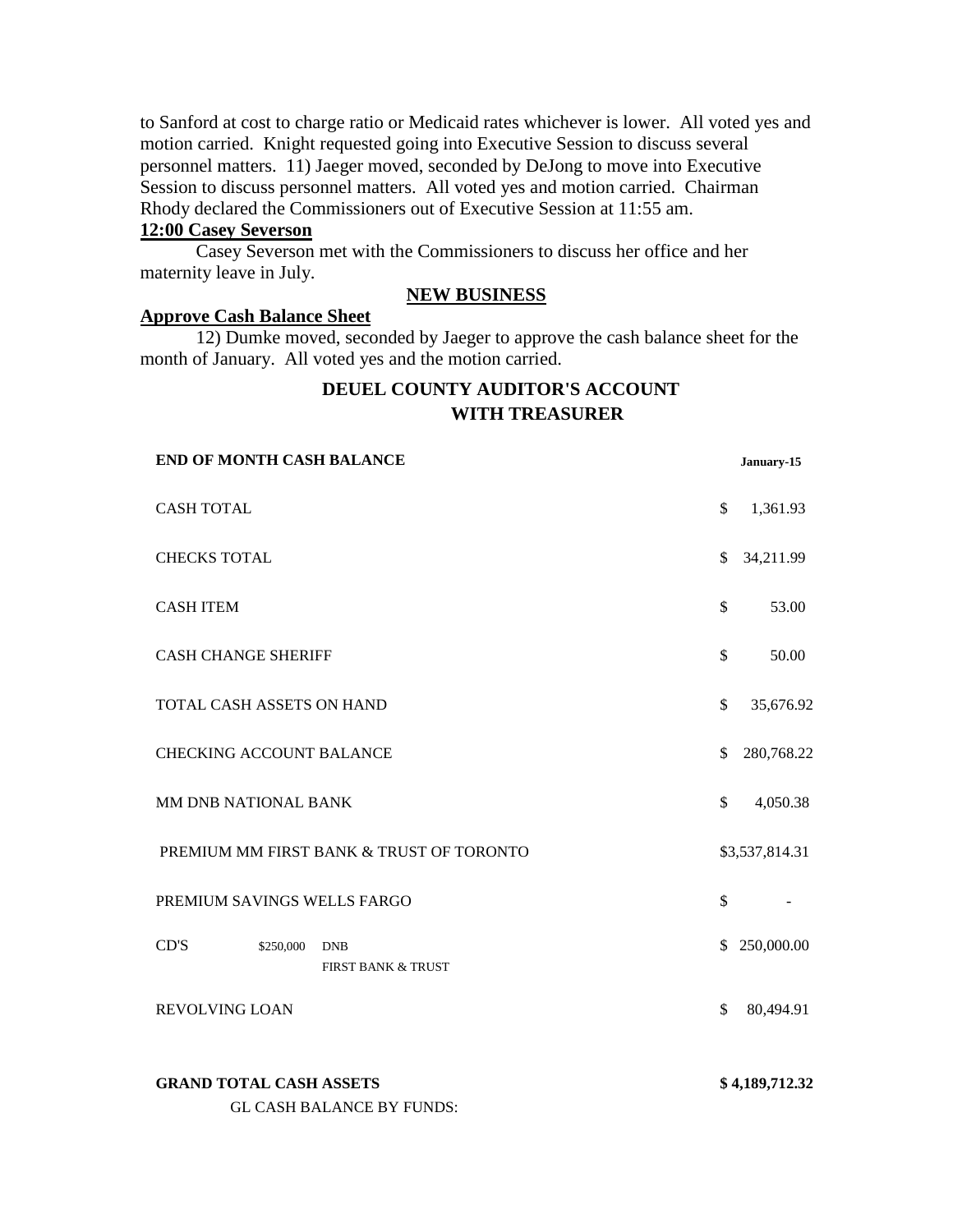| <b>GENERAL</b>                  |                    |            |             | \$1,236,396.10 |
|---------------------------------|--------------------|------------|-------------|----------------|
| <b>SP REVENUE FUNDS</b>         |                    |            |             | \$2,581,371.68 |
| <b>TRUST &amp; AGENCY FUNDS</b> |                    |            |             | \$371.944.54   |
| townships                       | \$33,865.22 Cities |            | \$17,396.07 |                |
| schools                         | \$90,893.75        | rural fire | \$1,491.02  |                |

## **TOTAL GENERAL LEDGER CASH \$ 4,189,712.32**

## **Site Analysis**

 Commissioner Jaeger requested discussing the Site Analysis that would be used as a tool for the Zoning Board, Board of Adjustment, for proposed dairies or feed lots in the county which was developed by First District Association of Local Governments.

# **Township Bonds**

The Commissioners recommended that all townships shall secure bonds on their treasurer and clerk in the amount of funds held by the township as stated in South Dakota Codified Law.

# **Abatement of Taxes on MH's on Real Estate**

13) Dumke moved, seconded by Jaeger to approve the abatement of taxes on Mobile Homes on Real Estate (already paid in 2014) for 2015 in the amount of \$609.75 General Fund and 4.85 for County Building Fund on parcels 2852, 5692, 3629, 3197, 1875, 3643, 3481. All voted yes and the motion carried

# **Travel, Police Contract, Personnel**

 14) Jaeger moved, seconded by DeJong to approve and pay travel costs for Commissioners and Auditor to attend Commissioner and Welfare workshop, Treasurer and Register of Deeds to attend new officials' workshop in Pierre and Highway Superintendent to attend Short Course. All voted yes and the motion carried.

 15) DeJong moved, seconded by Pederson to approve police contract with town of Brandt for 2015. All voted yes and the motion carried.

Marilyn Van Liere submitted her letter of resignation effective May 31.

# **CPI for 2015**

Auditor Lynde stated that she had received the Consumer Price Index for 2015, taxes payable 2016 from the Dept. of Revenue. The CPI to be used for taxes payable in 2016 is 1.5%. The index factor is the percent a taxing district may increase the taxes payable in the following year (SDCL 10-13-35). Total amount of increase is the CPI and growth. Accurate growth numbers will not be available until the Auditor receives the growth of utilities by the fourth Monday in August. All taxing districts within the county will be notified of the index factor.

# **APPROVAL OF WARRANTS**:

16) DeJong moved, seconded by Dumke to approve all warrants as presented and those paid early to avoid service charge. All voted yes and the motion carried. A-Ox Welding Supply 33.90 Repairs, SD Achieve 120.00 Client Support, Bjerke Sanitation 193.00 Utilities, Brian's Glass & Door 320.00 Repairs, Brookings Deuel Rural Water 57.40 Utilities, Butler Machinery 3279.47 Repairs, Credit Collections Bureau 36.38 Fees, Codington Co Search & Rescue 1500.00 2015 Prof Svc, CL Building Center 140.24 Supplies/Repairs, City Of Clear Lake 297.23 Snow Removal/Utilities, Clear Lake Courier 1254.25 Publications/Supplies, Codington County Auditor 3175.00 Prisoner Care, Cowboy